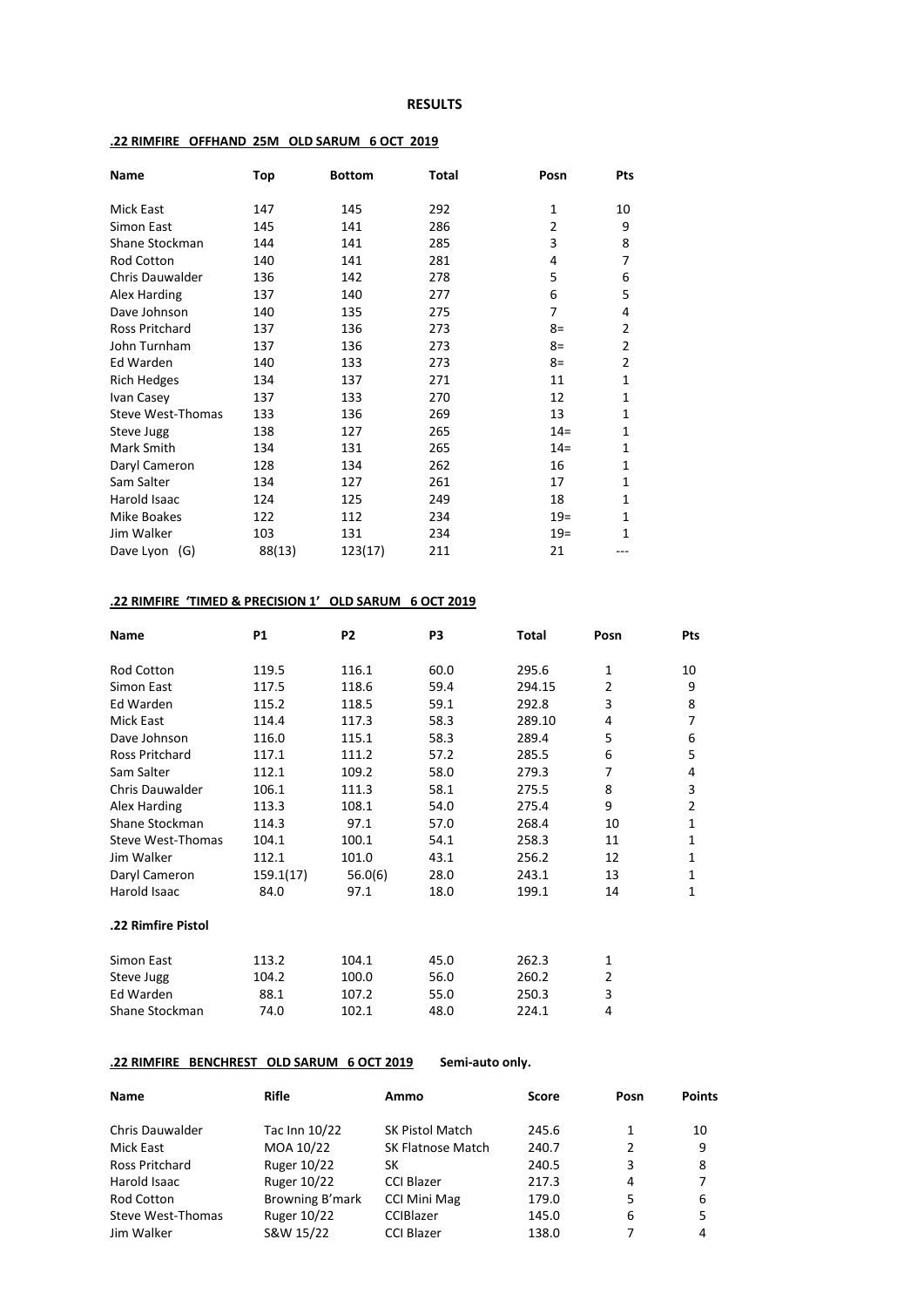### **GALLERY RIFLE (CF) OFFHAND 25M OLD SARUM 13 OCT 2019**

| Name                     | Top     | <b>Bottom</b> | <b>Total</b> | Posn  | <b>Pts</b> | <b>Sights</b> |
|--------------------------|---------|---------------|--------------|-------|------------|---------------|
| <b>Mick East</b>         | 143     | 143           | 285          | 1     | 10         | Iron          |
| Ed Warden                | 136     | 136           | 272          | 2     | 9          | Iron          |
| Ed Warden                | 181(20) | 90(10)        | 271          | 3     | ---        | Scope         |
| <b>Rod Cotton</b>        | 134     | 130           | 264          | 4     | 8          | Iron          |
| <b>Chris Dauwalder</b>   | 126     | 134           | 260          | 5     | 7          | Scope         |
| Jim Walker               | 130     | 129           | 259          | 6     | 6          | Iron          |
| Dave Johnson             | 114(14) | 135(16)       | 249          | 7     | 5          | Iron          |
| <b>Steve West-Thomas</b> | 132     | 116           | 248          | 8     | 4          | Iron          |
| Shane Stockman           | 123     | 123           | 246          | 9     | 3          | Iron          |
| Mark Smith               | 131     | 110           | 241          | $10=$ | 1.5        | Scope         |
| James Thompson           | 111     | 130           | 241          | $10=$ | 1.5        | Iron          |
| <b>Rich Hedges</b>       | 111     | 117           | 228          | 12    | 1          | Iron          |
| <b>Iron Sights</b>       |         |               |              |       |            |               |
| <b>Mick East</b>         | 143     | 143           | 285          | 1     | 10         |               |
| Ed Warden                | 136     | 136           | 272          | 2     | 9          |               |
| Rod Cotton               | 134     | 130           | 264          | 3     | 8          |               |
| Jim Walker               | 130     | 129           | 259          | 4     | 7          |               |
| Dave Johnson             | 114(14) | 135(16)       | 249          | 5     | 6          |               |
| Steve West-Thomas        | 132     | 116           | 248          | 6     | 5          |               |
| Shane Stockman           | 123     | 123           | 246          | 7     | 4          |               |
| James Thompson           | 111     | 130           | 241          | 8     | 3          |               |
| <b>Rich Hedges</b>       | 111     | 117           | 228          | 9     | 2          |               |

## **GALLERY RIFLE (CF) 'AMERICA MATCH' OLD SARUM 13 OCT 2019**

| Name                     | <b>Top</b> | Centre | <b>Bottom</b> | <b>Total</b> | Posn           | Pts            | <b>Sights</b>  |
|--------------------------|------------|--------|---------------|--------------|----------------|----------------|----------------|
| Ed Warden                | 92         | 91     | 90            | 273          | 1              | 10             | Iron           |
| <b>Mick East</b>         | 92         | 92     | 88            | 272          | $\overline{2}$ | 9              | Scope          |
| <b>Mick East</b>         | 95         | 93     | 82            | 270          | 3              | $---$          | Iron           |
| Chris Dauwalder          | 88         | 87     | 73            | 248          | $\overline{4}$ | 8              | Scope          |
| Lloyd Davy               | 84         | 79     | 80            | 243          | 5              | 7              | <b>Red Dot</b> |
| Sam Salter               | 86         | 66     | 84            | 236          | 6              | 6              | Scope          |
| Jim Walker               | 75         | 79     | 81            | 235          | $\overline{7}$ | 5              | Iron           |
| Dave Johnson             | 83         | 85     | 65            | 233          | 8              | 4              | Iron           |
| <b>Rich Hedges</b>       | 71         | 85     | 72            | 228          | 9              | 3              | Iron           |
| Shane Stockman           | 81         | 70     | 63            | 214          | 10             | $\overline{2}$ | Iron           |
| <b>Rod Cotton</b>        | 83         | 56     | 72            | 211          | 11             | 1              | Iron           |
| Mark Smith               | 62         | 64     | 68            | 194          | 12             | 1              | Scope          |
| <b>Steve West-Thomas</b> | 66         | 41     | 76            | 183          | 13             | 1              | Iron           |
| James Thompson           | 86         | 63     | 31            | 180          | 14             | $\mathbf{1}$   | Iron           |
| <b>Iron Sights</b>       |            |        |               |              |                |                |                |
| Ed Warden                | 92         | 91     | 90            | 273          | 1              | 10             |                |
| <b>Mick East</b>         | 95         | 93     | 82            | 270          | $\overline{2}$ | 9              |                |
| Jim Walker               | 75         | 79     | 81            | 235          | 3              | 8              |                |
| Dave Johnson             | 83         | 85     | 65            | 233          | 4              | $\overline{7}$ |                |
| <b>Rich Hedges</b>       | 71         | 85     | 72            | 228          | 5              | 6              |                |
| Shane Stockman           | 81         | 70     | 63            | 214          | 6              | 5              |                |
| <b>Rod Cotton</b>        | 83         | 56     | 72            | 211          | $\overline{7}$ | 4              |                |
| <b>Steve West-Thomas</b> | 66         | 41     | 76            | 183          | 8              | 3              |                |
| James Thompson           | 86         | 63     | 31            | 180          | 9              | $\overline{2}$ |                |
| .22 Rimfire Pistol       |            |        |               |              |                |                |                |
| Dave Johnson             | 73         | 84     | 66            | 223          | 1              | 10             |                |
| <b>Rod Cotton</b>        | 66         | 70     | 76            | 212          | $\overline{2}$ | 9              |                |
| Ed Warden                | 67         | 72     | 70            | 209          | 3              | 8              |                |
| Shane Stockman           | 45         | 58     | 64            | 167          | 4              | $\overline{7}$ |                |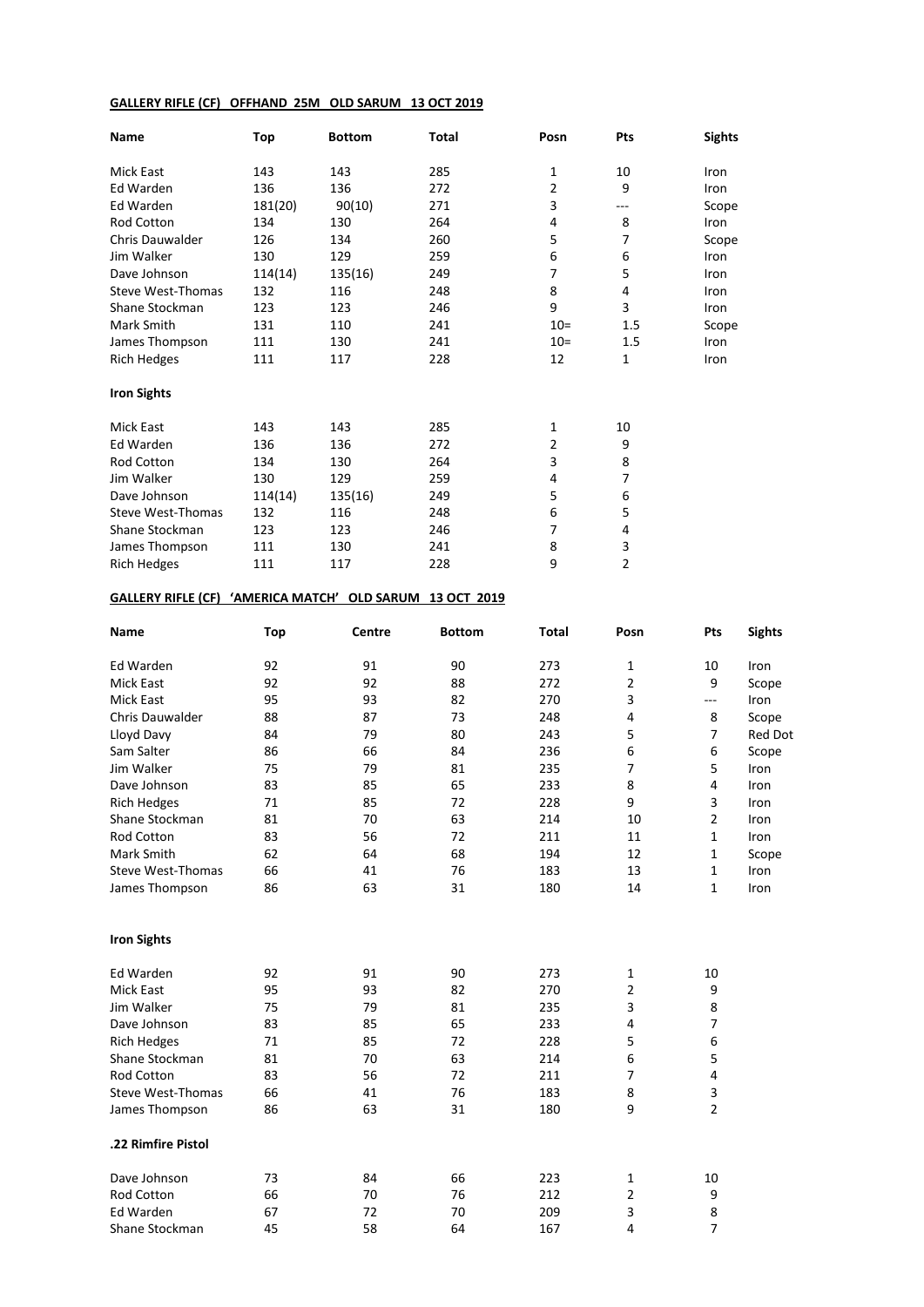### **F CLASS 300 YDS CENTURY 29 SEP 2019**

| <b>Name</b>        | <b>Class</b> | Rifle               | Calibre | <b>Bullet Wt</b> | Score | Posn | <b>Pts</b>              |
|--------------------|--------------|---------------------|---------|------------------|-------|------|-------------------------|
| Graham Downer      | F/TR         | <b>RPA Quadlock</b> | .308    | 155              | 74.4  | 1    | 10                      |
| Mark Smith         | F/TR         | TMR1                | .308    | 168              | 64.2  | 2    | 9                       |
| Alex Harding       | F/TR         | TMR1                | .308    | 168              | 59.2  | 3    | 8                       |
| James Thompson     | F/TR         | Accuracy Int        | .308    | 155              | 53.1  | 4    |                         |
| <b>Rich Hedges</b> | F/TR         | Sabatti             | .223    | 55               | 51.0  | 5    | 6                       |
| Andrea Rankin      | F/TR         | Sabatti             | .223    | 55               | 44.0  | 6    | 5                       |
| Alex Harding       | F/TR         | TMR1                | .308    | 168              | 69.3  |      | $2nd$ attempt           |
| James Thompson     | F/TR         | Accuracy Int        | .308    | 155              | 66.7  |      | 2 <sup>nd</sup> attempt |
| Mark Smith         | F/TR         | TMR1                | .308    | 168              | 58.0  |      | 2 <sup>nd</sup> attempt |
| <b>Rich Hedges</b> | F/TR         | Sabatti             | .223    | 55               | 54.0  |      | $2nd$ attempt           |

## **F/TR**

As above!

#### **F CLASS 500 YDS CENTURY 20 OCT 2019**

| <b>Name</b>           | <b>Class</b> | <b>Rifle</b>        | <b>Calibre</b> | <b>Bullet Wt</b> | <b>Score</b> | Posn           | <b>Pts</b>              |
|-----------------------|--------------|---------------------|----------------|------------------|--------------|----------------|-------------------------|
| Ross Pritchard        | F/O          | <b>Barnard</b>      | 6.5x47         | 140              | 74.7         | 1              | 10                      |
| <b>Graham Downer</b>  | F/O          | <b>RPA Quadlock</b> | .284           | 180              | 72.6         | $\overline{2}$ | 9                       |
| <b>Mick East</b>      | F/O          | Shilen              | 6 Dasher       | 105              | 72.5         | 3              | 8                       |
| <b>Nancy Sheering</b> | F/TR         | Remmy 700           | .308           | 168              | 68.2         | 4              | $\overline{7}$          |
| <b>Bruce Ellis</b>    | F/TR         | Remmy 700           | .308           | 168              | 68.1         | 5              | 6                       |
| <b>Graham Downer</b>  | F/TR         | <b>RPA Quadlock</b> | .308           | 155              | 66.1         | 6              | ---                     |
| Ross Pritchard        | F/TR         | Remmy 700           | .223           | 80               | 65.3         | 7              | ---                     |
| <b>Mick East</b>      | F/TR         | Tikka M55           | .223           | 90               | 65.2         | 8              | ---                     |
| Gary Jefferies        | F/TR         | Sabatti             | .308           | 175              | 65.1         | 9              | 5                       |
| lan Smedley           | F/TR         | <b>Barnard</b>      | .308           | 190              | 63.2         | 10             | 4                       |
| Shane Stockman        | F/TR         | Sabatti             | .308           | 155              | 59.3         | 11             | 3                       |
| Mark Smith            | F/TR         | TMR1                | .308           | 155              | 46.2         | 12             | $\overline{2}$          |
| Shane Stockman        | F/TR         | Sabatti             | .308           | 175              | 70.6         |                | 2 <sup>nd</sup> attempt |
| lan Smedley           | F/TR         | Sabatti             | .308           | 155              | 62.4         |                | 2 <sup>nd</sup> attempt |
| F/TR                  |              |                     |                |                  |              |                |                         |
| <b>Nancy Sheering</b> | F/TR         | Remmy 700           | .308           | 168              | 68.2         | $\mathbf{1}$   | 10                      |
| <b>Bruce Ellis</b>    | F/TR         | Remmy 700           | .308           | 168              | 68.1         | $\overline{2}$ | 9                       |
| <b>Graham Downer</b>  | F/TR         | <b>RPA Quadlock</b> | .308           | 155              | 66.1         | 3              | 8                       |
| <b>Ross Pritchard</b> | F/TR         | Remmy 700           | .223           | 80               | 65.3         | 4              | 7                       |
| <b>Mick East</b>      | F/TR         | Tikka M55           | .223           | 90               | 65.2         | 5              | 6                       |
| Gary Jefferies        | F/TR         | Sabatti             | .308           | 175              | 65.1         | 6              | 5                       |
| lan Smedley           | F/TR         | Barnard             | .308           | 190              | 63.2         | $\overline{7}$ | 4                       |
| Shane Stockman        | F/TR         | Sabatti             | .308           | 155              | 59.3         | 8              | 3                       |
| Mark Smith            | F/TR         | TMR1                | .308           | 155              | 46.2         | 9              | $\overline{2}$          |
| Shane Stockman        | F/TR         | Sabatti             | .308           | 175              | 70.6         |                | 2 <sup>nd</sup> attempt |
| lan Smedley           | F/TR         | Sabatti             | .308           | 155              | 62.4         |                | 2 <sup>nd</sup> attempt |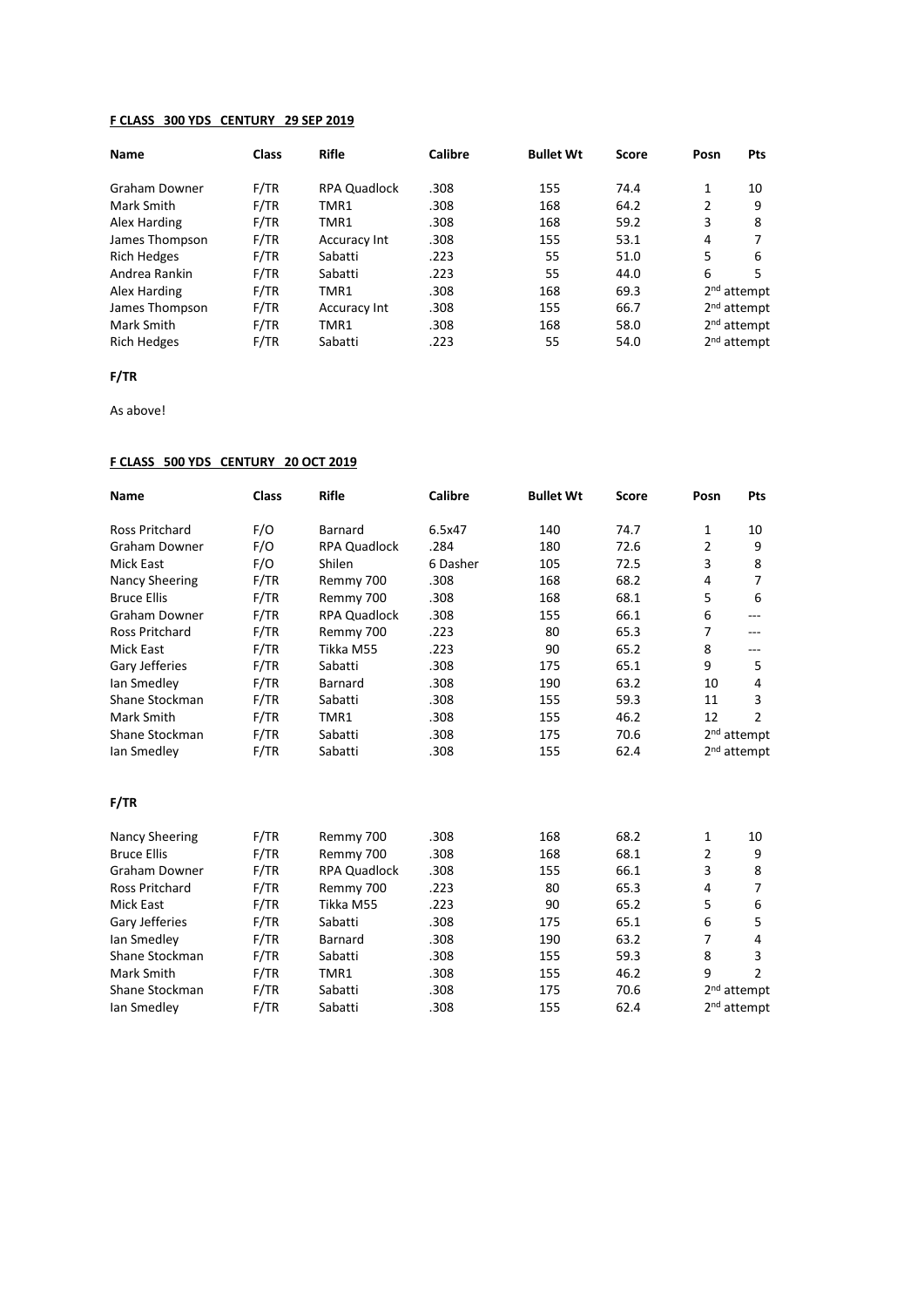## **.22 RIMFIRE OFFHAND 25M OLD SARUM 3 NOV 2019**

| <b>Name</b>              | Top | <b>Bottom</b> | <b>Total</b> | Posn         | Pts            |
|--------------------------|-----|---------------|--------------|--------------|----------------|
| Simon East               | 144 | 144           | 288          | $\mathbf{1}$ | 10             |
| <b>Mick East</b>         | 145 | 141           | 286          | $2 =$        | 8.5            |
| John Turnham             | 141 | 145           | 286          | $2 =$        | 8.5            |
| <b>Ed Warden</b>         | 142 | 141           | 283          | 4            | 7              |
| Rod Cotton               | 139 | 141           | 280          | 5            | 6              |
| <b>Ross Pritchard</b>    | 136 | 140           | 276          | 6            | 5              |
| Chris Andrews (G)        | 132 | 140           | 272          | $7=$         | ---            |
| Simon Lagden             | 141 | 131           | 272          | $7=$         | 4              |
| Mark Smith               | 136 | 135           | 271          | 9            | 3              |
| James Thompson           | 136 | 134           | 270          | 10           | $\overline{2}$ |
| <b>Chris Dauwalder</b>   | 129 | 137           | 266          | $11 =$       | $\mathbf{1}$   |
| Sam Salter               | 131 | 135           | 266          | $11 =$       | $\mathbf{1}$   |
| <b>Rich Hedges</b>       | 133 | 131           | 264          | 13           | $\mathbf{1}$   |
| Jim Walker               | 133 | 129           | 262          | 14           | 1              |
| Chris Blackler           | 126 | 135           | 261          | 15           | $\mathbf{1}$   |
| Ivan Casey               | 132 | 123           | 255          | 16           | $\mathbf{1}$   |
| <b>Steve Monk</b>        | 124 | 128           | 252          | 17           | $\mathbf{1}$   |
| <b>Steve West-Thomas</b> | 125 | 124           | 249          | 18           | $\mathbf{1}$   |
| Harold Isaac             | 119 | 126           | 245          | 19           | $\mathbf{1}$   |
| Carl Timms<br>(G)        | 109 | 128           | 237          | 20           |                |
| Mike Boakes              | 124 | 110           | 234          | 21           | $\mathbf{1}$   |
| Daryl Cameron            | 126 | 106           | 232          | 22           | $\mathbf{1}$   |
| John Watkins (G)         | 109 | 119           | 228          | 23           |                |
| Natasha Biggs (G)(Jr)    | 99  | 86            | 185          | 24           |                |

# **.22 RIMFIRE 'MULTI-TARGET' OLD SARUM 3 NOV 2019**

| <b>Name</b>              | Left | <b>Right</b> | <b>Total</b> | Posn                    | Pts            |
|--------------------------|------|--------------|--------------|-------------------------|----------------|
| <b>Mick East</b>         | 53.2 | 58.6         | 111.8        | 1                       | 10             |
| Simon East               | 54.5 | 56.4         | 110.9        | 2                       | 9              |
| ChrisDauwalder           | 53.4 | 54.3         | 107.7        | 3                       | 8              |
| Chris Andrews (G)        | 50.3 | 55.4         | 105.7        | 4                       | ---            |
| <b>Ed Warden</b>         | 50.3 | 48.3         | 98.6         | 5                       | $\overline{7}$ |
| Sam Salter               | 41.1 | 50.1         | 91.2         | 6                       | 6              |
| <b>Ross Pritchard</b>    | 44.1 | 44.1         | 88.2         | $7=$                    | 4.5            |
| <b>Rich Hedges</b>       | 42.1 | 46.1         | 88.2         | $7=$                    | 4.5            |
| <b>Rod Cotton</b>        | 42.1 | 46.0         | 88.1         | 9                       | 3              |
| <b>Steve Monk</b>        | 40.0 | 43.1         | 83.1         | $10=$                   | $\overline{2}$ |
| John Watkins (G)         | 38.0 | 45.1         | 83.1         | $10 =$                  | ---            |
| James Thompson           | 40.1 | 41.3         | 81.4         | 12                      | 1              |
| Carl Timms (G)           | 38.1 | 43.1         | 81.2         | 13                      | ---            |
| Chris Blackler           | 34.0 | 45.3         | 79.3         | 14                      | $\mathbf{1}$   |
| <b>Steve West-Thomas</b> | 36.1 | 43.0         | 79.1         | 15                      | 1              |
| <b>Brian Biggs</b>       | 29.0 | 38.0         | 67.0         | 16                      | $\mathbf 1$    |
| Jim Walker               | 31.2 | 34.1         | 65.3         | 17                      | $\mathbf{1}$   |
| <b>Harold Isaac</b>      | 24.0 | 32.0         | 56.0         | 18                      | $\mathbf{1}$   |
| Chris Blackler           | 46.2 | 49.1         | 95.3         | 2 <sup>nd</sup> attempt |                |
| .22 r/f Pistol           |      |              |              |                         |                |
| <b>Ed Warden</b>         | 33.1 | 38.0         | 71.1         | $\mathbf{1}$            |                |
| Rod Cotton               | 34.0 | 34.0         | 68.0         | 2                       |                |
| <b>Air Rifle</b>         |      |              |              |                         |                |
| Ed Warden                | 44.2 | 49.0         | 93.2         | $\mathbf{1}$            |                |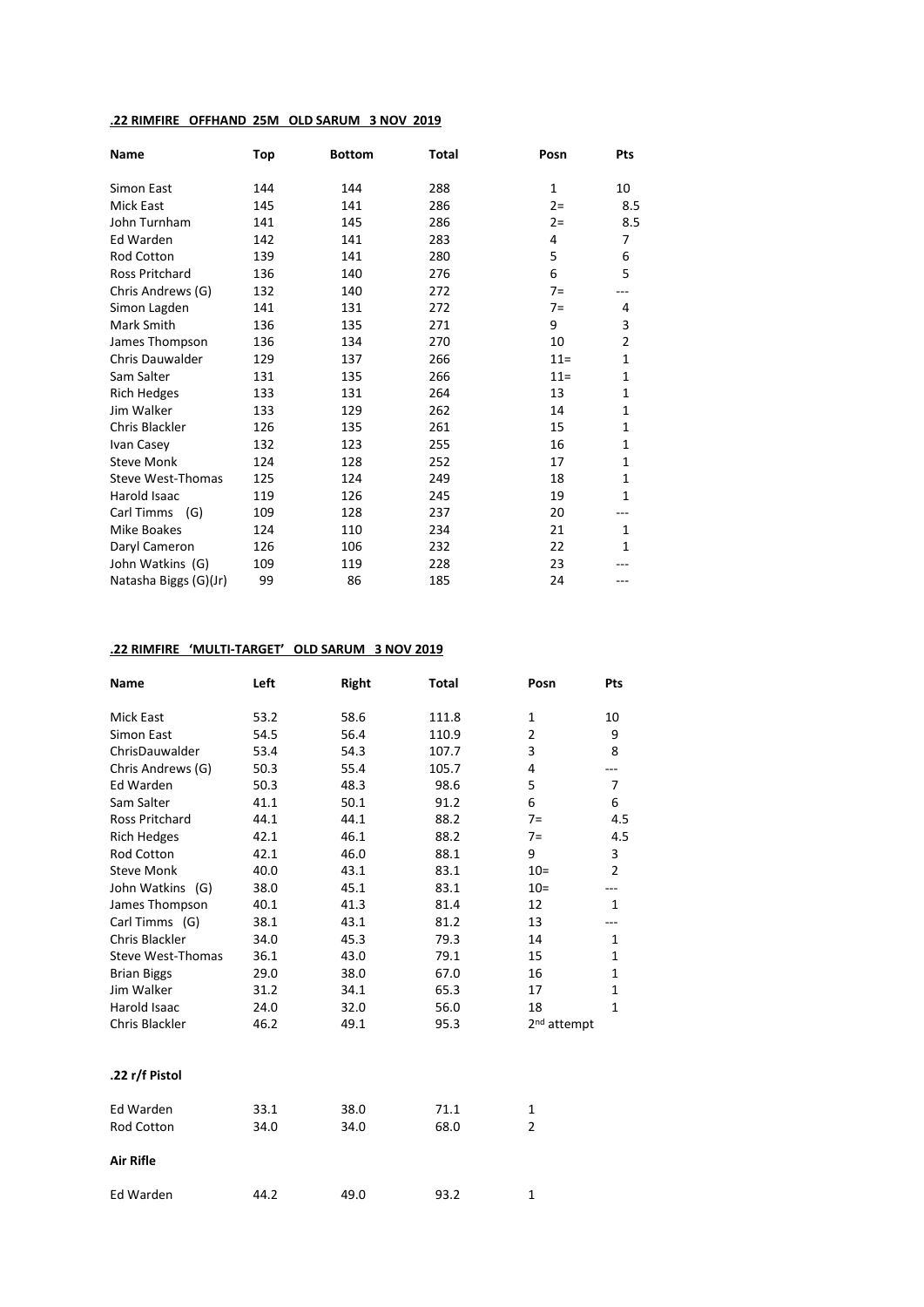## **.22 RIMFIRE BENCHREST GROUPING 25M OLD SARUM 3 NOV 2019 Semi-auto only.**

| Name                   | <b>Rifle</b>       | Ammo                    | Gp1   | Gp <sub>2</sub> | Gp3   | Gp4   | Agg    | Posn | <b>Pts</b> |
|------------------------|--------------------|-------------------------|-------|-----------------|-------|-------|--------|------|------------|
| Simon East             | <b>Ruger 10/22</b> | SK Flatnose Match 0.193 |       | 0.161           | 0.097 | 0.229 | 0.1700 | 1    | 10         |
| <b>Chris Dauwalder</b> | Tac Inn 10/22      | <b>SK Pistol Match</b>  | 0.100 | 0.198           | 0.188 | 0.222 | 0.1770 | 2    | -9         |
| Mick East              | MOA 10/22          | SK Rifle Match          | 0.213 | 0.254           | 0.167 | 0.162 | 0.1990 | 3    | 8          |
| Ross Pritchard         | Ruger 10/22        | SК                      | 0.392 | 0.193           | 0.284 | 0.268 | 0.2843 | 4    | 7          |
| Jim Walker             | <b>Ruger 10/22</b> | <b>CCI Blazer</b>       | 0.830 | 0.824           | 0.504 | 0.492 | 0.6625 | 5    | -6         |
| Isaac East (G)         | <b>Ruger 10/22</b> | CCI Blazer              | 0.704 | 0.937           | 0.566 | 0.786 | 0.7483 | 6    | $---$      |
| Daryl Cameron          | Ruger 10/22        |                         | 0.913 | 0.859           | 0.868 | 0.699 | 0.8348 | 7    | 5.         |
| Steve West-Thomas      | <b>Ruger 10/22</b> | <b>CCI Blazer</b>       | 0.878 | 1.198           | 0.751 | 1.196 | 1.0058 | 8    | 4          |

#### **GALLERY RIFLE (CF) OFFHAND 25M OLD SARUM 10 NOV 2019**

| Name                     | Top | <b>Bottom</b> | <b>Total</b> | Posn           | Pts            | <b>Sights</b> |
|--------------------------|-----|---------------|--------------|----------------|----------------|---------------|
| <b>Mick East</b>         | 144 | 137           | 281          | $\mathbf{1}$   | 10             | Scope         |
| Ed Warden                | 140 | 135           | 275          | $\overline{2}$ | 9              | Iron          |
| <b>Mick East</b>         | 135 | 138           | 273          | 3              | ---            | Iron          |
| John Turnham             | 136 | 134           | 270          | 4              | 8              | Iron          |
| Rod Cotton               | 132 | 134           | 266          | $5=$           | 6.5            | Iron          |
| Harold Isaac             | 138 | 128           | 266          | $5=$           | 6.5            | Scope         |
| <b>Brian Biggs</b>       | 119 | 137           | 256          | $\overline{7}$ | 5              | Scope         |
| <b>Chris Andrews</b>     | 122 | 132           | 254          | 8              | 4              | Scope         |
| Ivan Casey               | 129 | 123           | 252          | 9              | 3              | Iron          |
| Mark Smith               | 117 | 122           | 239          | 10             | $\overline{2}$ | Scope         |
| Chris Dauwalder          | 130 | 107           | 237          | $11 =$         | $\mathbf{1}$   | Iron          |
| <b>Steve West-Thomas</b> | 114 | 123           | 237          | $11 =$         | $\mathbf 1$    | Iron          |
| Shane Stockman           | 115 | 107           | 222          | 13             | $\mathbf{1}$   | Iron          |
| Dave Johnson             | 93  | 127           | 220          | 14             | $\mathbf{1}$   | Iron          |
| Daryl Cameron            | 73  | 83            | 156          | 15             | $\mathbf{1}$   | Iron          |
| Jim Walker               | 43  | 48            | 91           | 16             | $\mathbf{1}$   | Iron          |
| <b>Iron Sights</b>       |     |               |              |                |                |               |
| Ed Warden                | 140 | 135           | 275          | $\mathbf{1}$   | 10             |               |
| <b>Mick East</b>         | 135 | 138           | 273          | $\overline{2}$ | 9              |               |
| John Turnham             | 136 | 134           | 270          | 3              | 8              |               |
| Rod Cotton               | 132 | 134           | 266          | 4              | $\overline{7}$ |               |
| Ivan Casey               | 129 | 123           | 252          | 5              | 6              |               |
| <b>Chris Dauwalder</b>   | 130 | 107           | 237          | $6=$           | 4.5            |               |
| <b>Steve West-Thomas</b> | 114 | 123           | 237          | $6=$           | 4.5            |               |
| Shane Stockman           | 115 | 107           | 222          | 8              | 3              |               |
| Dave Johnson             | 93  | 127           | 220          | 9              | $\overline{2}$ |               |
| Daryl Cameron            | 73  | 83            | 156          | 10             | $\mathbf{1}$   |               |
| Jim Walker               | 43  | 48            | 91           | 11             | 1              |               |

### **GALLERY RIFLE (CF) 'TIMED & PRECISION 1' OLD SARUM 10 NOV 2019**

| <b>Name</b>            | <b>P1</b> | P <sub>2</sub> | P3   | <b>Total</b> | Posn | <b>Pts</b> | <b>Sights</b> |
|------------------------|-----------|----------------|------|--------------|------|------------|---------------|
| Mick East              | 119.3     | 116.4          | 60.3 | 295.10       | 1    | 10         | <b>Iron</b>   |
| <b>Chris Andrews</b>   | 109.4(11) | 126.3(13)      | 59.2 | 294.9        | 2    | 9          | Scope         |
| Shane Stockman         | 111.0     | 118.4          | 60.4 | 289.8        | 3    | 8          | Iron          |
| Dave Johnson           | 109.0     | 119.5          | 60.4 | 288.9        | 4    | 7          | Iron          |
| Sam Salter             | 112.0     | 118.2          | 55.1 | 285.3        | 5    | 6          | Scope         |
| Harold Isaac           | 122.3(13) | 101.0(11)      | 56.1 | 279.4        | 6    | 5          | Scope         |
| Ed Warden              | 93.0      | 119.3          | 59.3 | 271.6        | 7    | 4          | <b>Iron</b>   |
| Steve West-Thomas      | 91.1      | 115.1          | 59.1 | 265.3        | 8    | 3          | <b>Iron</b>   |
| <b>Brian Biggs</b>     | 115.2     | 107.1          | 39.1 | 261.4        | 9    | 2          | <b>Iron</b>   |
| <b>Chris Dauwalder</b> | 82.1      | 106.0          | 60.3 | 248.4        | 10   | 1          | Iron          |